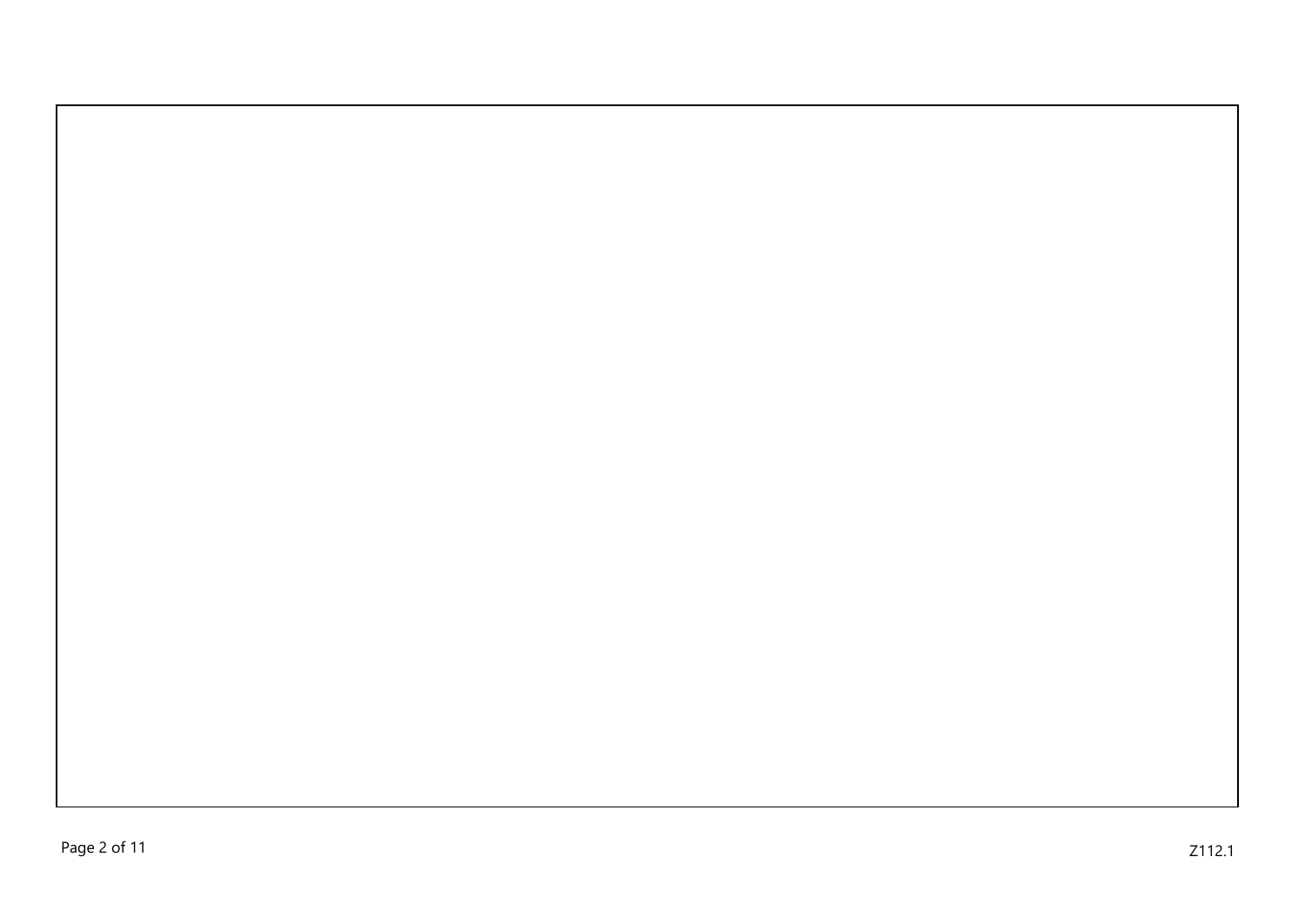| #           | Island           | House Name           | Name                  | Sex       | National ID | ، ه ، ره<br>مر، مر                  | يتربثر                                                                              |
|-------------|------------------|----------------------|-----------------------|-----------|-------------|-------------------------------------|-------------------------------------------------------------------------------------|
|             | Dh. Maaenboodhoo |                      |                       |           |             |                                     |                                                                                     |
|             | Dh. Maaenboodhoo | Ali Handhuvaru       | Ahmed Azmeen          | M         | A404427     | ر<br>مەمرىكسىلىرى ئىر               | גפנק גפקית                                                                          |
| F. Feeali   |                  |                      |                       |           |             |                                     |                                                                                     |
| 2           | F. Feeali        | Ujaalaage            | Shaula Ibrahim        | F         | A239078     | و ۶ په ۲<br>در تع نو د              |                                                                                     |
|             | Gn. Fuvahmulah   |                      |                       |           |             |                                     |                                                                                     |
| 3           | Gn. Fuvahmulah   | Maadhadu. Size House | Ibrahim Hammam Ali    | ${\sf M}$ | A274854     | در دی.<br>  د تر دي بر د مرد م      | رە ئرىر ئەمدە ئ                                                                     |
| L. Isdhoo   |                  |                      |                       |           |             |                                     |                                                                                     |
|             | L. Isdhoo        | Gold Star            | Mohamed Viyaz         | M         | A310951     | ە ە ە مەر<br>ئەمرى سىزى <i>غ</i> ىر | כנסנכ כם<br>כגונכנג פתה                                                             |
| Lh. Naifaru |                  |                      |                       |           |             |                                     |                                                                                     |
| 5           | Lh. Naifaru      | Alivaage             | Ibrahim Mohamed       | M         | A216817     | ەكىرىمى                             | مەھرىپ دىمەدد                                                                       |
|             | M. Kolhufushi    |                      |                       |           |             |                                     |                                                                                     |
| 6           | M. Kolhufushi    | Deaasaa              | Rushdee Ali           | M         | A032931     | ، ئەشە                              | برشور كرمي<br>مرشور كرمي                                                            |
| 17          | M. Kolhufushi    | Dhilkash Villa       | Ismail Zubair         | M         | A223042     | ىر پۇ ئەشقىر ئە                     |                                                                                     |
| 8           | M. Kolhufushi    | Gulfaam Villa        | Hassan Afeef          | M         | A155206     | دە دۇھەتى<br>ئىمىقى <i>قى</i> ر     |                                                                                     |
| 9           | M. Kolhufushi    | Hadhuvareege         | Abdul Majeed          | M         | A148755     | ر ور<br>رکوړن <sub>ځ</sub> و        | ر ۱۵۶۵ و در در است.<br>۱. ه مر در در در در است.<br>۱. د شوی در اور در در در در است. |
| 10          | M. Kolhufushi    | Noovilla ge          | Hushaam Ismail        | M         | A223679     | دد د ،<br>مر <sub>حو</sub> تر د     |                                                                                     |
| 11          | M. Kolhufushi    | Ocean View           | Ibrahim Mauroof       | M         | A223830     | لأستوهره                            | دە ئەرە دەدە                                                                        |
| 12          | M. Kolhufushi    | Ranavi               | Afsal Ismail          | M         | A218458     | برمرمو                              | برە برو بەستىۋە بو                                                                  |
| 13          | M. Kolhufushi    | Satharuge            | Nafiu Rasheed         | M         | A010999     | ے پر و ۽<br>سکھي جو پی              | لترور كالمستوفر                                                                     |
| 14          | M. Kolhufushi    | Tharividhaage        | Abdulla Naseer        | M         | A223233     | ر<br>حوموعوتری                      | مَدْ حَمْدَاللّه سَرَجِعْهُ                                                         |
| 15          | M. Kolhufushi    | Vaarey Villa         | Ahmed Shujau          | M         | A219434     | ۇ ئەھ بۇ                            | ره رح در در<br>درگار مشوقے م                                                        |
| M. Mulah    |                  |                      |                       |           |             |                                     |                                                                                     |
| 16          | M. Mulah         | Ahimaage             | Sammah Mohamed        | M         | A217728     | وكرومي                              | ره دو دره دو                                                                        |
| 17          | M. Mulah         | <b>Blue Villa</b>    | Moonisa Abdul Rasheed | F         | A276300     | ە دىر ئۇ                            | دو سر شده و ده در می شود.<br>در سر شده از می در می شود.<br>در می شود از می د        |
| 18          | M. Mulah         | Fithuroanu Villa     | Viraasha Firaq        | F         | A223843     | ر وه چرمه په گ                      |                                                                                     |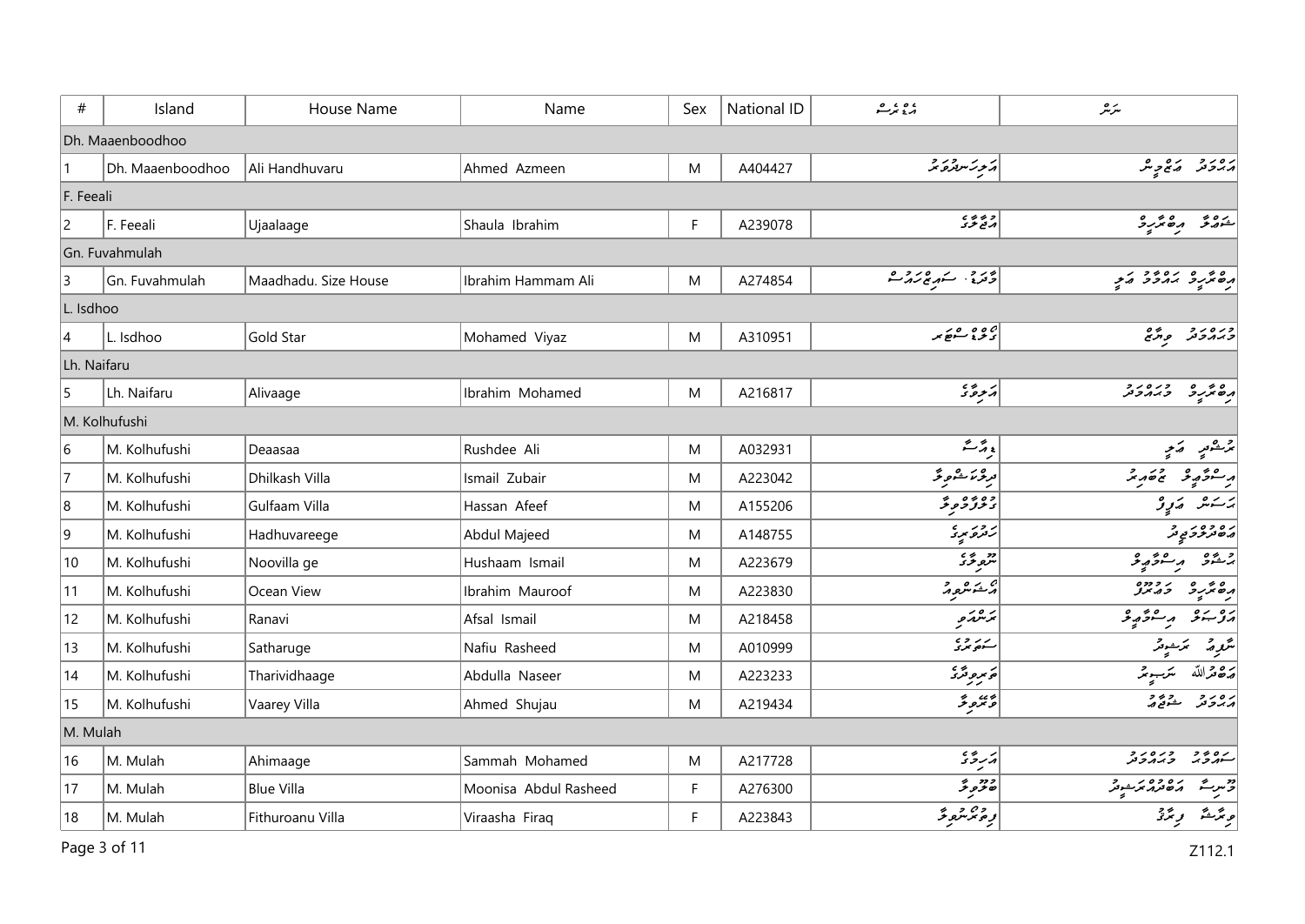| 19          | M. Mulah       | <b>Happy Dawn</b>     | Ibrahim Hussain    | M  | A221363 | لتدبيء                                                      | رەپرىر ئەسىر                                       |
|-------------|----------------|-----------------------|--------------------|----|---------|-------------------------------------------------------------|----------------------------------------------------|
| 20          | M. Mulah       | Mala                  | Azim Mansoor       | M  | A274322 | ىز                                                          | أشره والمعجمة                                      |
| 21          | M. Mulah       | Moonimaage            | Ali Shareef        | M  | A222666 | ود سرچ ی                                                    | أەكىم ئىسكىنى ئى                                   |
| 22          | M. Mulah       | Morning Villa         | Ahmed Najah        | M  | A217178 | ۇ سرىئىدىرۇ                                                 | رەرد رود                                           |
| 23          | M. Mulah       | Soamaa Villa          | Sameela Ismail     | F. | A276097 | رەپچە دۇ                                                    | سَوٍ وَمُسْتَوَوِدُ                                |
| 24          | M. Mulah       | Vaijeheyge            | Hussain Shafiu     | M  | A222796 | <br>  تو مرقع رئ                                            | برسكورش الحقورة                                    |
| 25          | M. Mulah       | Veesan House          | Hussain Samir      | M  | A122028 | و سەنئەر ئەھ                                                | برسكهر شرحر                                        |
| M. Muli     |                |                       |                    |    |         |                                                             |                                                    |
| 26          | M. Muli        | Karankaa Villa        | Abdul Latheef      | M  | A215067 | ر بر ه ره گر<br>ما <del>ب</del> ر مر <i>ما</i> گر           | ړه وه ر په د                                       |
|             | M. Naalaafushi |                       |                    |    |         |                                                             |                                                    |
| 27          | M. Naalaafushi | Ahmed Aabaadhu        | Ahmed Fulhu        | M  | A116096 | رەر د دەر<br>גىرىر مەر                                      | ر ه ر و و و<br>م.پر <del>و</del> مرو نړ            |
| 28          | M. Naalaafushi | <b>Dhoores</b>        | Ahmed Arif         | M  | A224708 | دد ۽ ه                                                      | دەر د پرو                                          |
| 29          | M. Naalaafushi | Fehivilaage           | Ubaidh Abdul Samad | M  | A221845 | اء رہ وی<br>اور مروتری                                      | ר הם תל הם בר היו ב                                |
| 30          | M. Naalaafushi | Gadhakoalhimaaqe      | Mohamed Adil       | M  | A101704 | ر ده ده وي<br>د تر نا نورد                                  | ورەر د ئور                                         |
| 31          | M. Naalaafushi | Green House           | Fathimath Sazulaa  | F. | A223731 | اء بير مركز مركز من<br>  <sub>كم</sub> بير <i>برد م</i> ركز | أَوْجِرْ وَحَمْدٍ سَنَ وَحَمْدِ                    |
| 32          | M. Naalaafushi | <b>Happy Night</b>    | Asima Abdul Rahman | F. | A121985 | ر بو سر مرکع<br>مرکز                                        | ره وه ره ده.<br>په <i>ه در برگ</i> ر<br>ومجسوخ     |
| 33          | M. Naalaafushi | <b>Happy Night</b>    | Ali Niyaz          | M  | A122088 | مح بو سَرم ھ<br>محمد                                        |                                                    |
| 34          | M. Naalaafushi | Moonimaage            | Mohamed Siraj      | M  | A148467 | دو په ده کا<br>تر سرچ ک                                     | ورەر د موردە<br><i>دېم</i> مردىر سومر <sub>ى</sub> |
| 35          | M. Naalaafushi | Sky Villa             | Aishath Humaiza    | F  | A217573 | شەئەرە ئ <sup>ى</sup> ر                                     | وكمرشوخ كركرم                                      |
| 36          | M. Naalaafushi | Vinares               | Ibrahim Riyaz      | M  | A220767 | ا <sub>عب</sub> ترپر قیم                                    | رە ئرىر ئىرىرى                                     |
| Male'       |                |                       |                    |    |         |                                                             |                                                    |
| 37          | Male'          | Dhaftharu. Rs No 6885 | Abdulla Adil       | M  | A080860 | تروم تر. بر سر سرچی قر6885                                  | أرة قرالله وحجيز                                   |
| R. Alifushi |                |                       |                    |    |         |                                                             |                                                    |
| 38          | R. Alifushi    | Meadows               | Abdulla Mahir      | M  | A248644 | 282                                                         | مَدْهِ مِّرَاللَّهُ وَرَبِّرَ                      |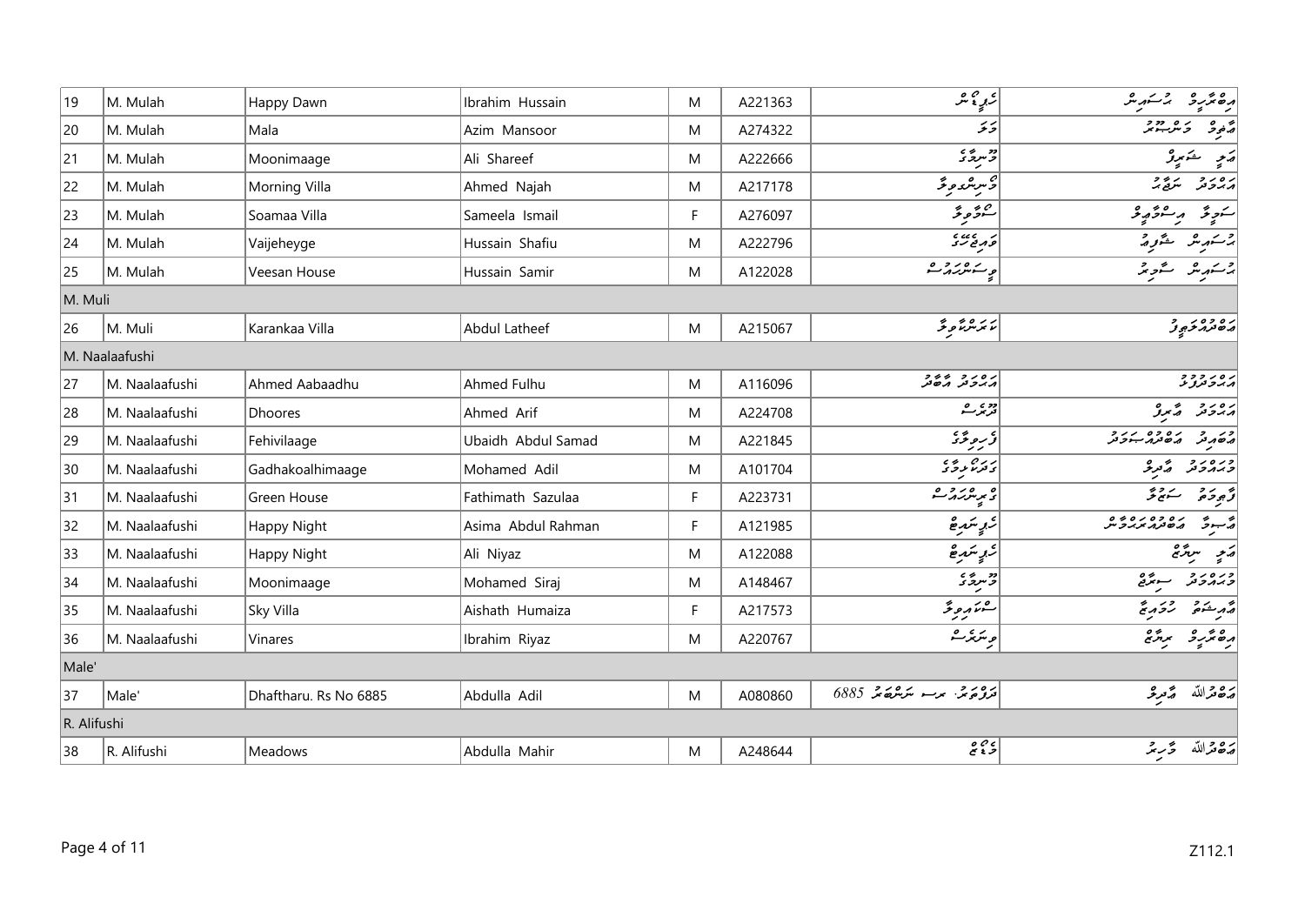## *w7qAn8m?sCw7mRo>u;wEw7mRw;sBo<*

| ' مرمر | 'يئرىثر: |
|--------|----------|
|        |          |
|        |          |
|        |          |

## w*99907 c99u 02 y990 c9000*<br>מית 29 gam=y*7gram*<br>ק

| ىر تە | $\mathcal{O} \times$<br>$\sim$ | $\sim$<br>. . | لترنثر |
|-------|--------------------------------|---------------|--------|
|       |                                |               |        |
|       |                                |               |        |
|       |                                |               |        |

| $\frac{2}{n}$ | $\overline{\phantom{a}}$ | اير هنه. | $\mathcal{O} \times$<br>سرسر |
|---------------|--------------------------|----------|------------------------------|
|               |                          |          |                              |
|               |                          |          |                              |
|               |                          |          |                              |

| ' ئىرتىر: | سر سر |  |
|-----------|-------|--|
|           |       |  |
|           |       |  |
|           |       |  |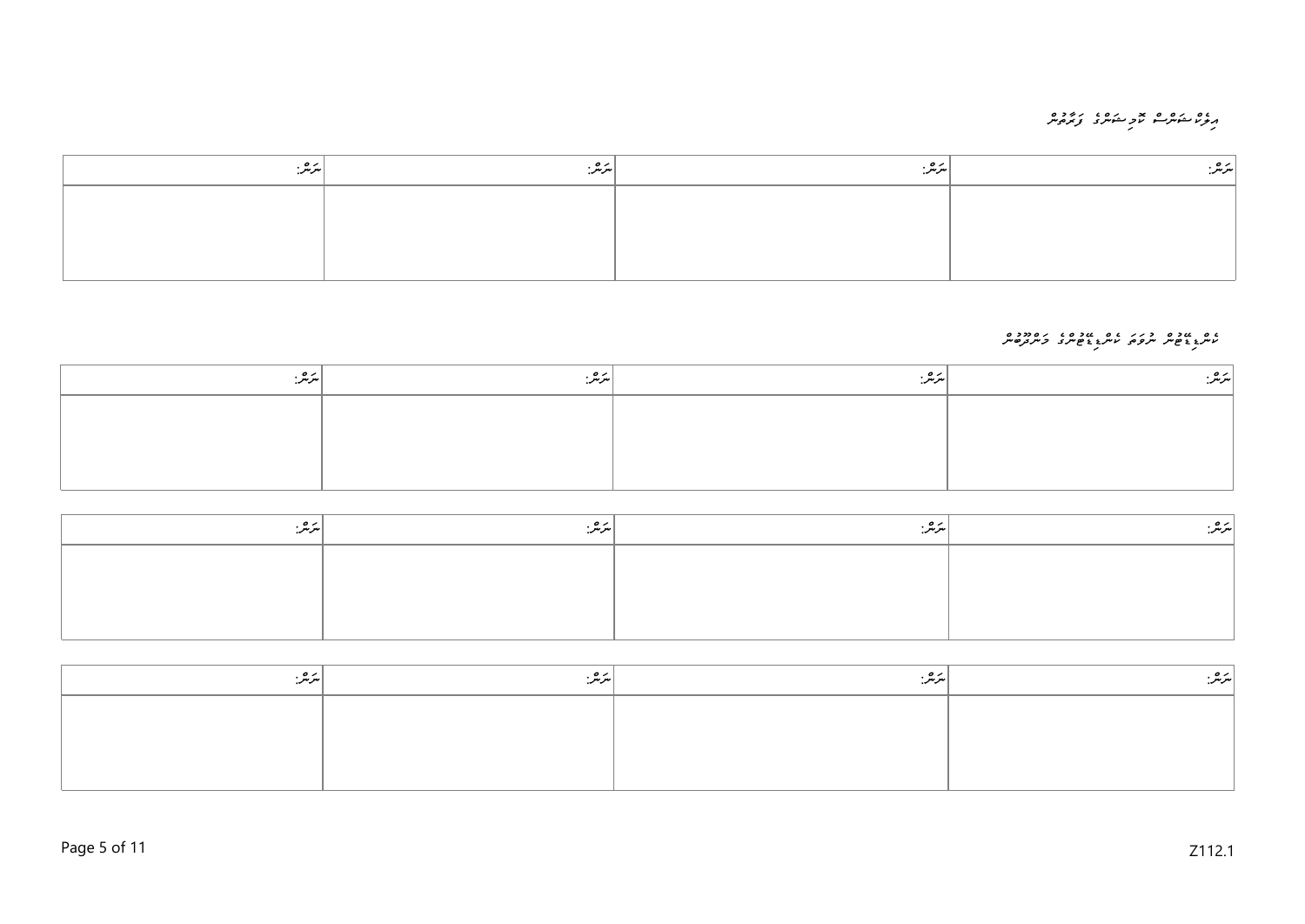| يره. | ο. | ا ير ه |  |
|------|----|--------|--|
|      |    |        |  |
|      |    |        |  |
|      |    |        |  |

| <sup>.</sup> سرسر. |  |
|--------------------|--|
|                    |  |
|                    |  |
|                    |  |

| ىئرىتر. | $\sim$ | ا بر هه. | لىرىش |
|---------|--------|----------|-------|
|         |        |          |       |
|         |        |          |       |
|         |        |          |       |

| يترمثر | $^{\circ}$ | ىر پىر |
|--------|------------|--------|
|        |            |        |
|        |            |        |
|        |            |        |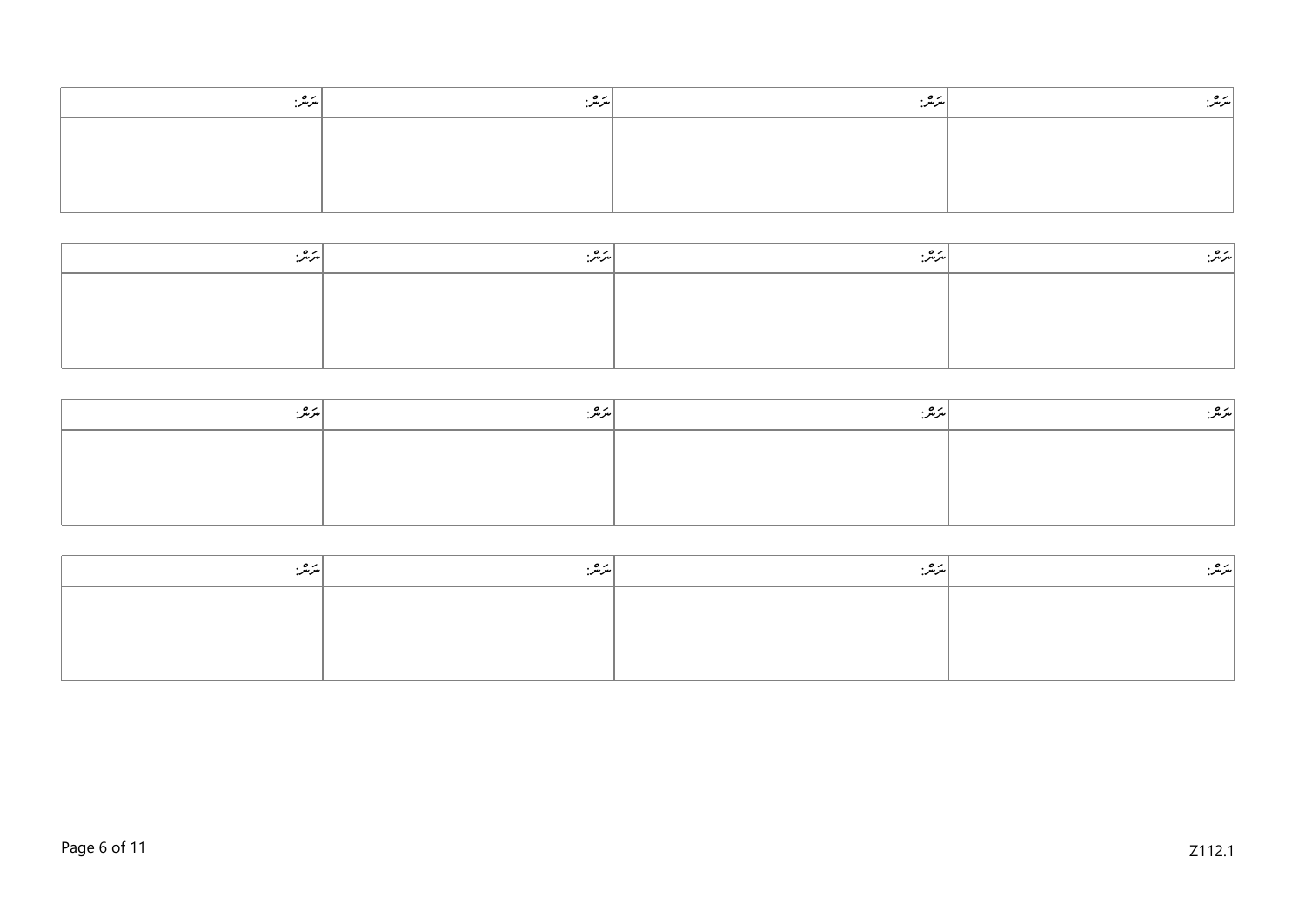| ير هو . | $\overline{\phantom{a}}$ | يرمر | اير هنه. |
|---------|--------------------------|------|----------|
|         |                          |      |          |
|         |                          |      |          |
|         |                          |      |          |

| ىبرىر. | $\sim$<br>ا سرسر . | يئرمثر | o . |
|--------|--------------------|--------|-----|
|        |                    |        |     |
|        |                    |        |     |
|        |                    |        |     |

| 'تترنثر: | 。<br>,,,, |  |
|----------|-----------|--|
|          |           |  |
|          |           |  |
|          |           |  |

|  | . ه |
|--|-----|
|  |     |
|  |     |
|  |     |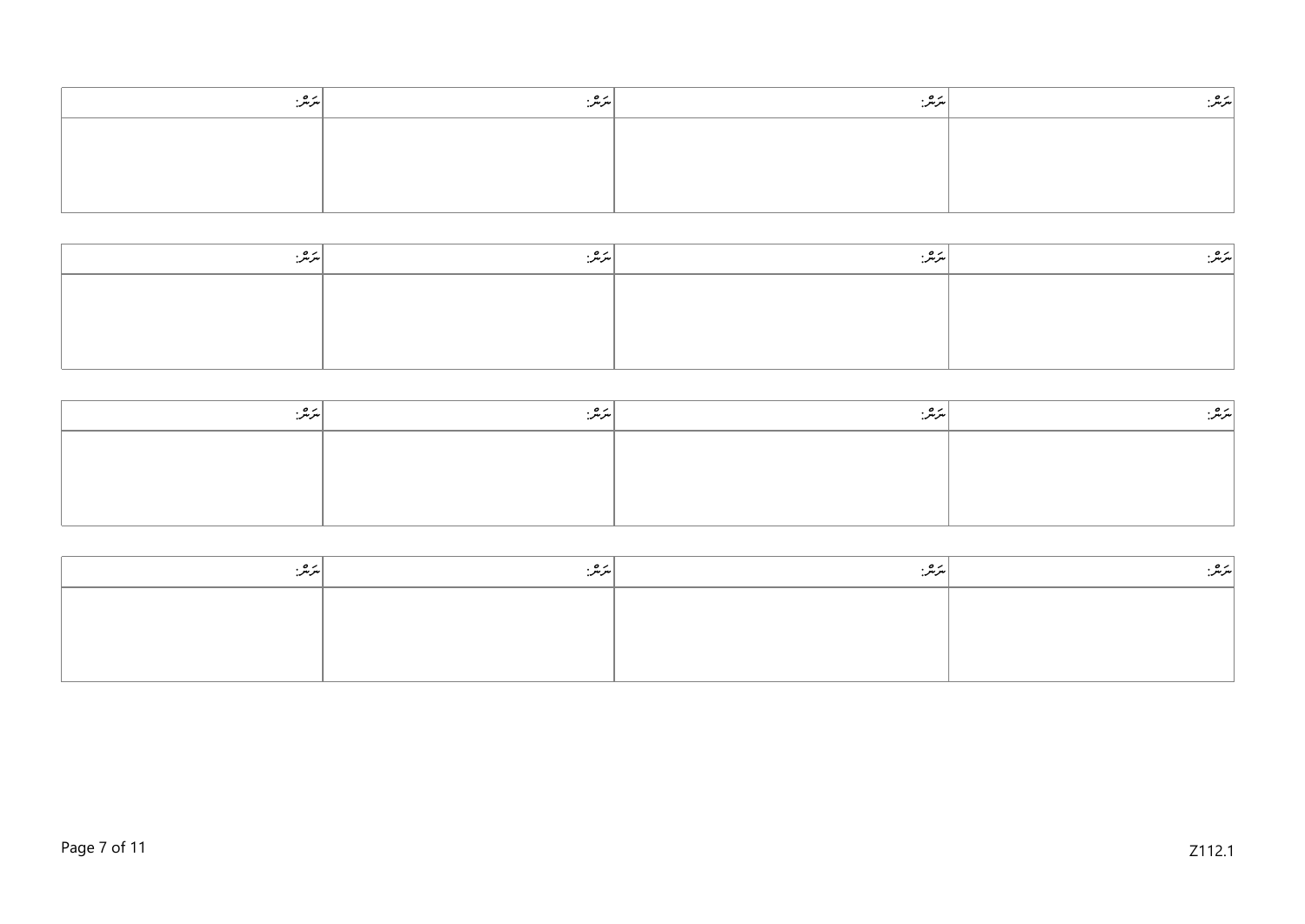| ير هو . | $\overline{\phantom{a}}$ | يرمر | اير هنه. |
|---------|--------------------------|------|----------|
|         |                          |      |          |
|         |                          |      |          |
|         |                          |      |          |

| ىبرىر. | $\sim$<br>ا سرسر . | يئرمثر | o . |
|--------|--------------------|--------|-----|
|        |                    |        |     |
|        |                    |        |     |
|        |                    |        |     |

| 'تترنثر: | 。<br>,,,, |  |
|----------|-----------|--|
|          |           |  |
|          |           |  |
|          |           |  |

|  | . ه |
|--|-----|
|  |     |
|  |     |
|  |     |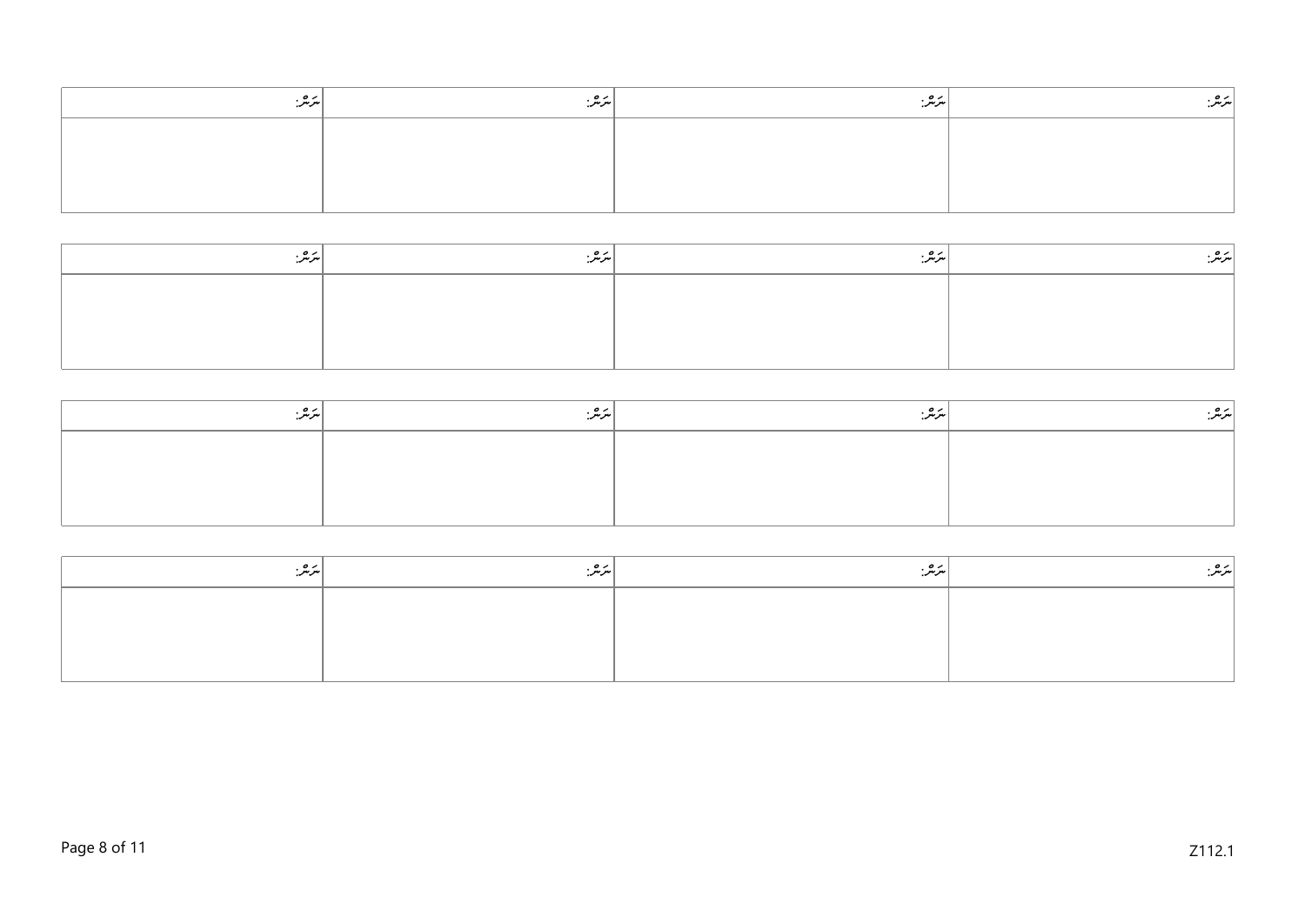| $\cdot$ | 。 | $\frac{\circ}{\cdot}$ | $\sim$<br>سرسر |
|---------|---|-----------------------|----------------|
|         |   |                       |                |
|         |   |                       |                |
|         |   |                       |                |

| ايرعر: | ر ه<br>. . |  |
|--------|------------|--|
|        |            |  |
|        |            |  |
|        |            |  |

| بر ه | 。 | $\sim$<br>َ سومس. |  |
|------|---|-------------------|--|
|      |   |                   |  |
|      |   |                   |  |
|      |   |                   |  |

| 。<br>. س | ىرىىر |  |
|----------|-------|--|
|          |       |  |
|          |       |  |
|          |       |  |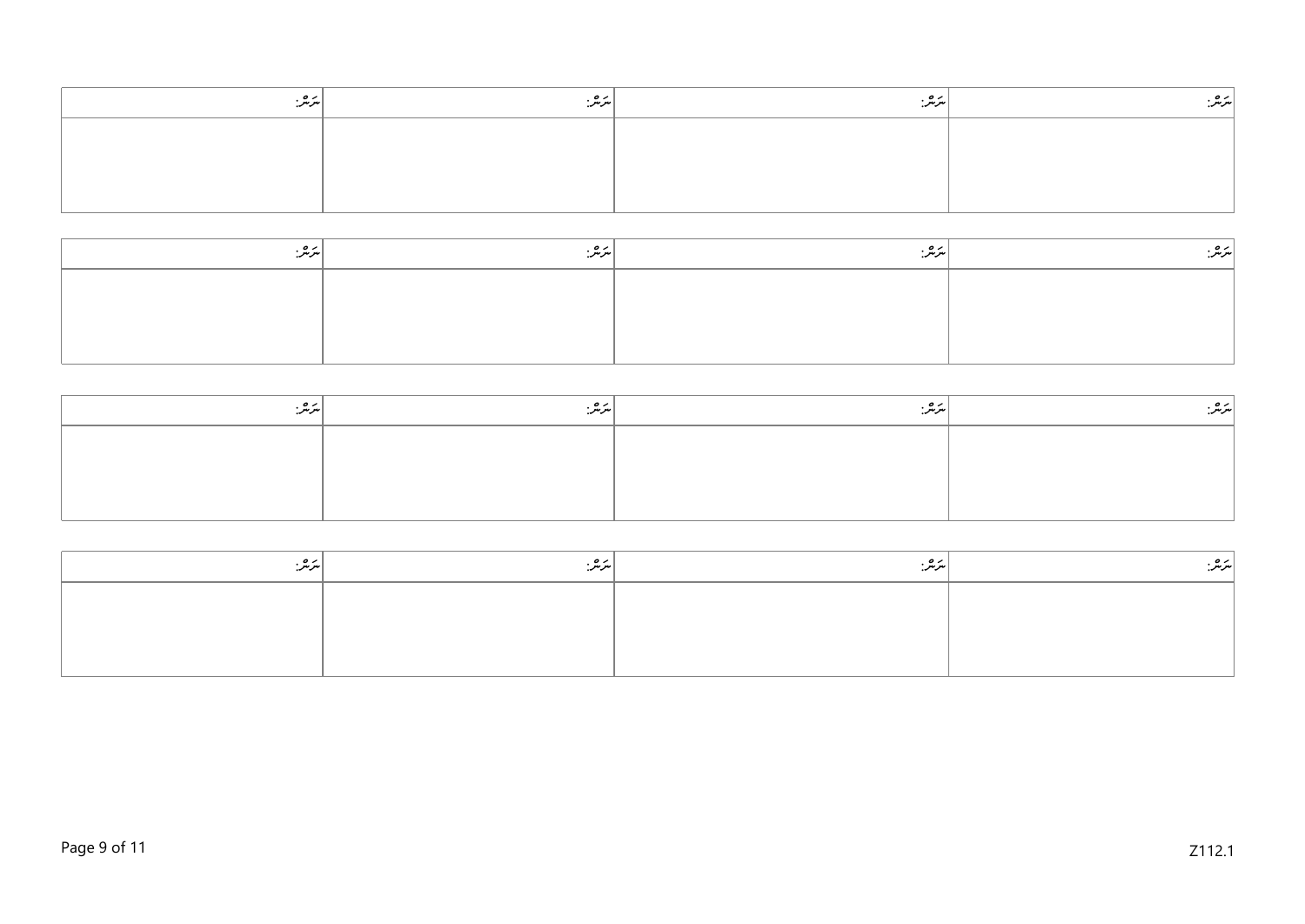| ير هو . | $\overline{\phantom{a}}$ | يرمر | اير هنه. |
|---------|--------------------------|------|----------|
|         |                          |      |          |
|         |                          |      |          |
|         |                          |      |          |

| ىبرىر. | $\sim$<br>ا سرسر . | يئرمثر | o . |
|--------|--------------------|--------|-----|
|        |                    |        |     |
|        |                    |        |     |
|        |                    |        |     |

| كترنثر: | 。 | 。<br>سرسر. | o <i>~</i> |
|---------|---|------------|------------|
|         |   |            |            |
|         |   |            |            |
|         |   |            |            |

|  | . ه |
|--|-----|
|  |     |
|  |     |
|  |     |